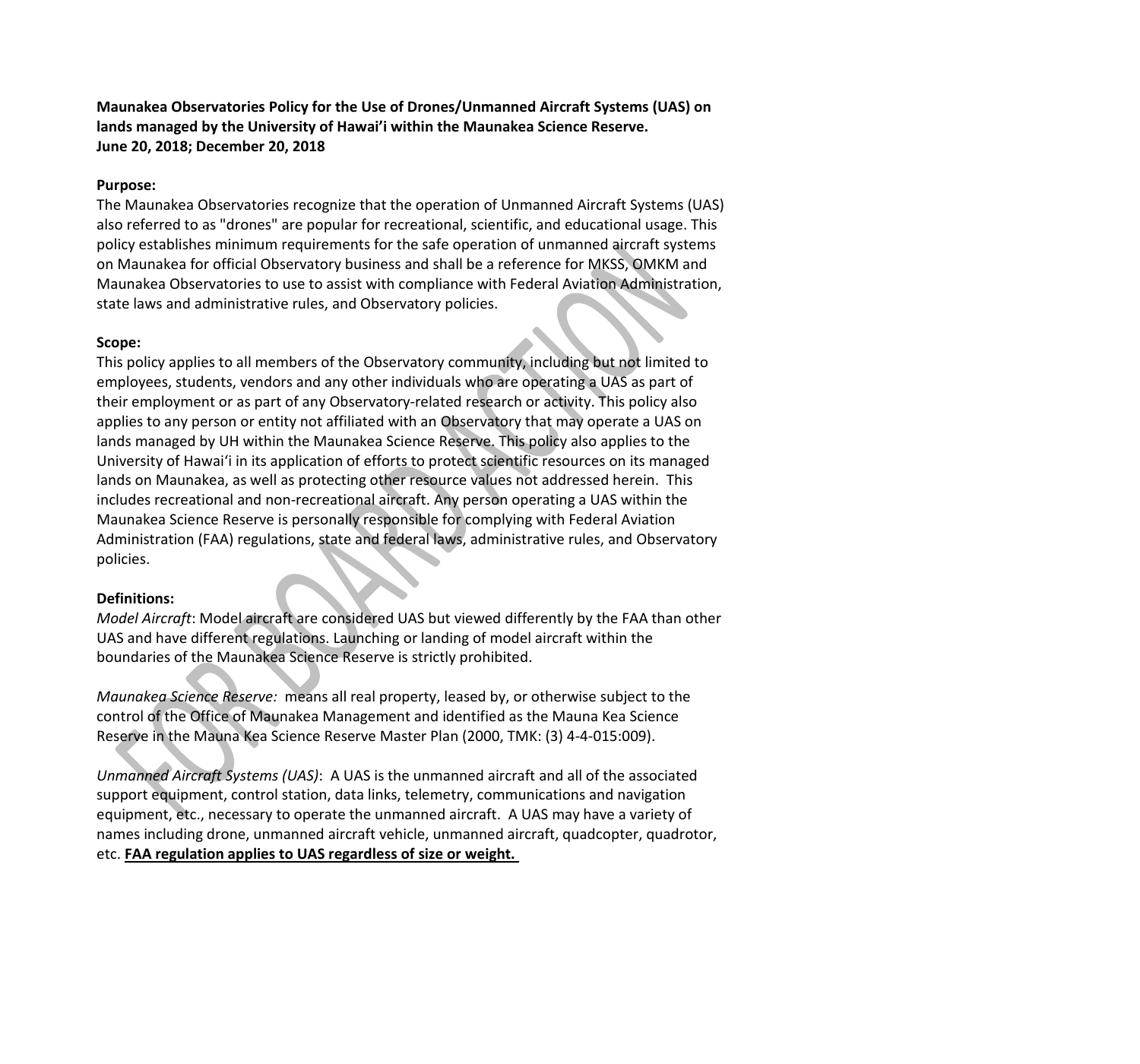### **Policy Detail:**

- 1. Anyone planning to operate an unmanned aircraft system (UAS) in the Maunakea Science Reserve must first submit application to the OMKM*.* Applications must be submitted to OMKM at least 4 weeks prior to usage date or other time period as specified in administrative rules. OMKM will coordinate dates based on VLBA telescope schedule of maintenance days, concerns identified by VLBA, JCMT, and SMA, adjacent observatory(s) concerns, and concerns identified after consultation with Kahu Kū Mauna.
- 2. A notification will be sent back to the applicant and the applicant must respond in writing (email) to the notification confirming when they will operate, where and who will operate the drone. OMKM will in turn notify adjacent/all observatory(s).
- 3. The applicant will respond to OMKM via email within 24 hours of the scheduled flight to report back on the success or failure of the flight and to request an additional flight in the event of an unsuccessful flight.
- 4. Times of use must be specified in the application and is suggested to be between 11 am and 3pm.
- 5. Location: All observatory-sponsored flights are to be within the bounds of the lands managed by UH and within the Maunakea Science Reserve, normally within 100 meters of the dome.
- 6. Due to concerns over the sensitivity of the instruments at the summit data download features must be disabled during flight.
- 7. Altitude: No flights of greater than 100 meters above an observatory dome are to be allowed (when over a dome).
- 8. Drone must be certified or previously shown to be fully functional at 4200 m altitude.
- 9. Environmental conditions:
- 1. Wind speed must be below 20 knots or 75% of manufacturers windspeed rating, whichever is less.
- 2. Weather: Flights over observatory domes occur during clear weather only.
- 10. Usage by hobbyists is specifically forbidden by this policy.
- 11. For all proposals, permission must be sought in writing from all Observatories within 100m of the flight path.
- 12. The operator of *any* UAS must abide by all federal, state, and city laws.